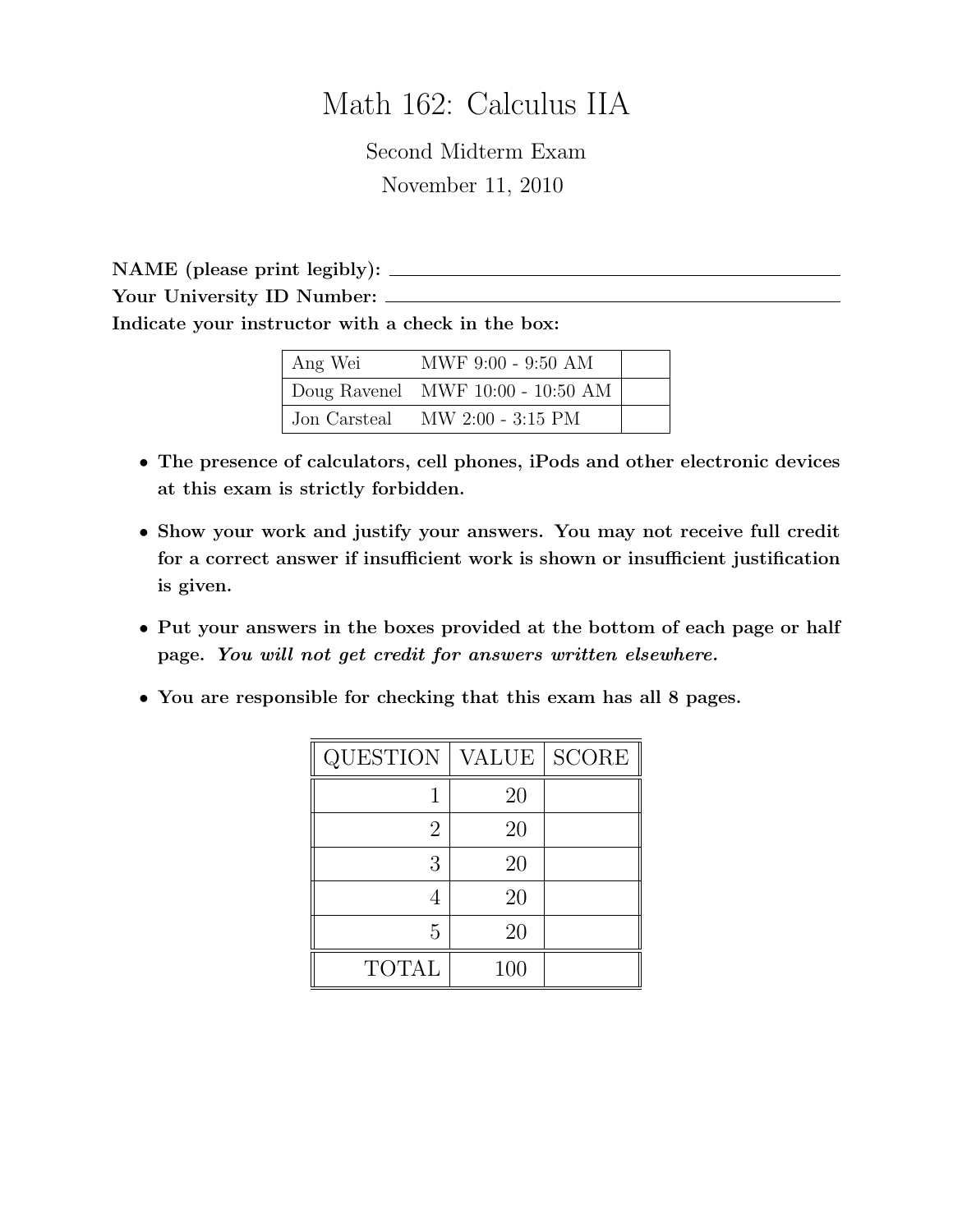(a) Compute the area of surface of revolution obtained by rotating the curve  $y =$ √  $4 - x^2$ around the x-axis.

ANSWER:

(b) Do the same for the curve  $y = 1 - |x|, -1 \le x \le 1$ .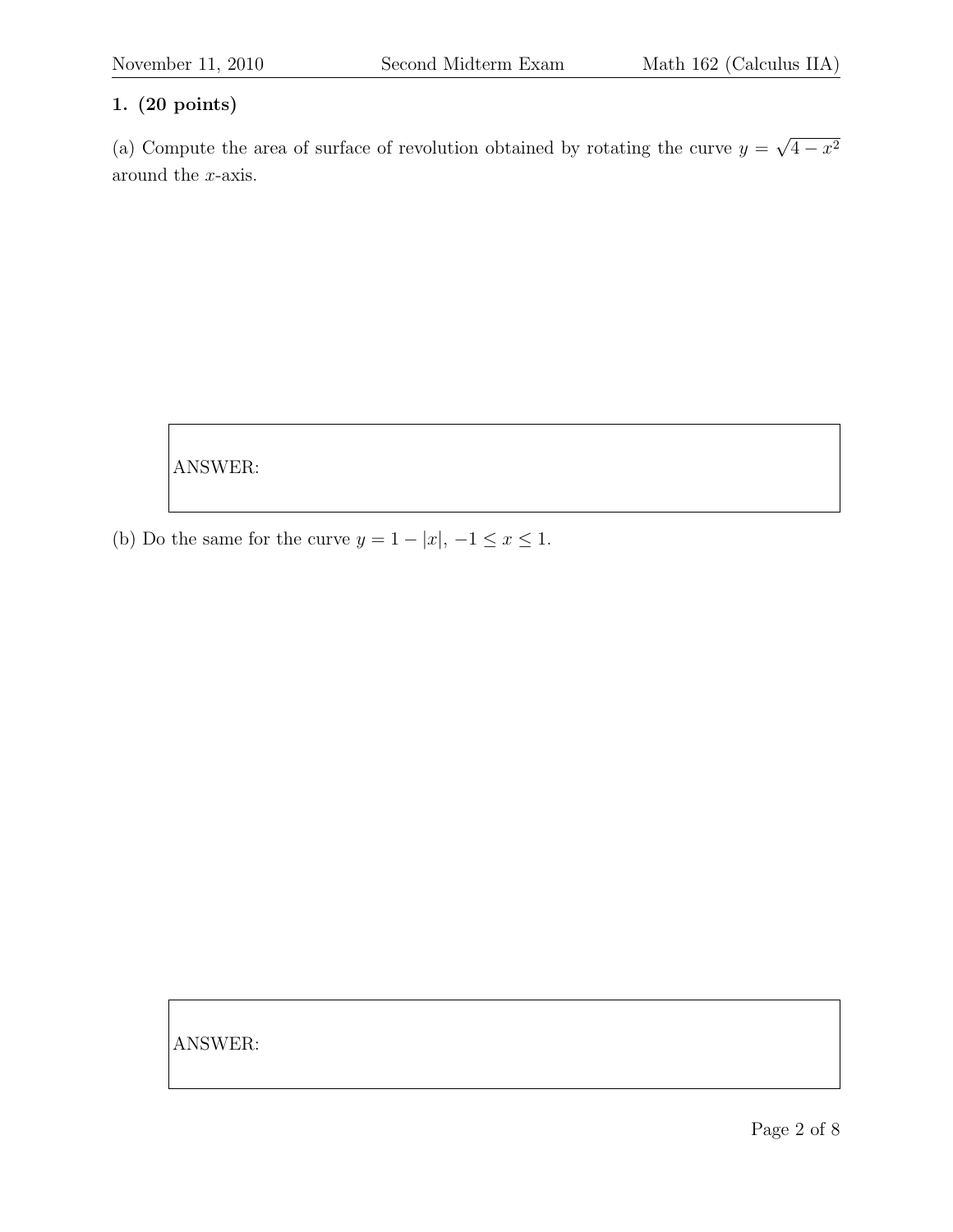Consider the parametric curve

 $x = \cos(t), y = \sin(2t), t \in [0, 2\pi].$ 

(a) At what points is the tangent horizontal or vertical?

ANSWER:

(b) The curve passes through the origin twice. What are the slopes of the two tangent lines to the curve at the origin?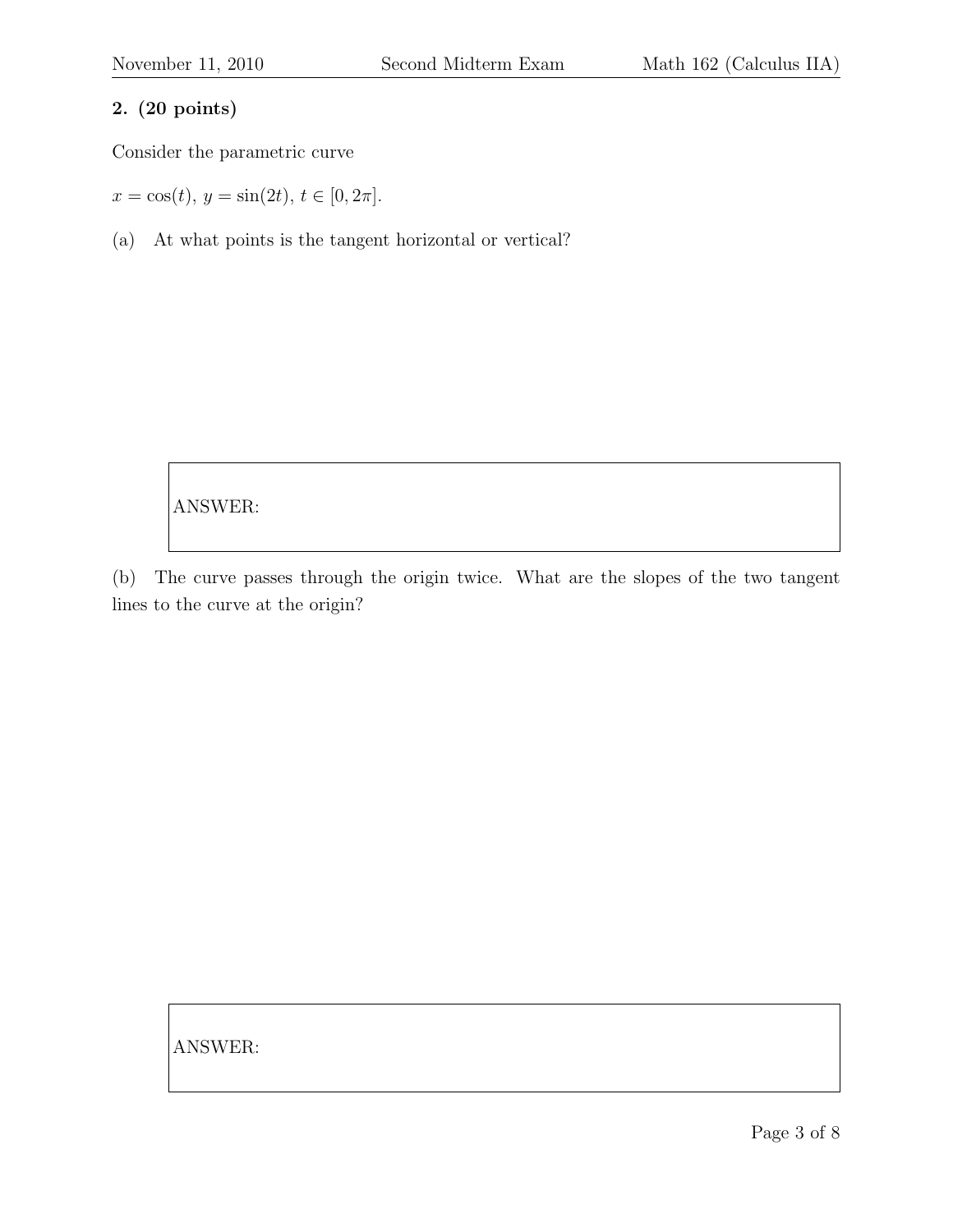(c) Find the equation of the form  $y = mx + b$  for the tangent at  $t = \frac{\pi}{6}$  $\frac{\pi}{6}$ .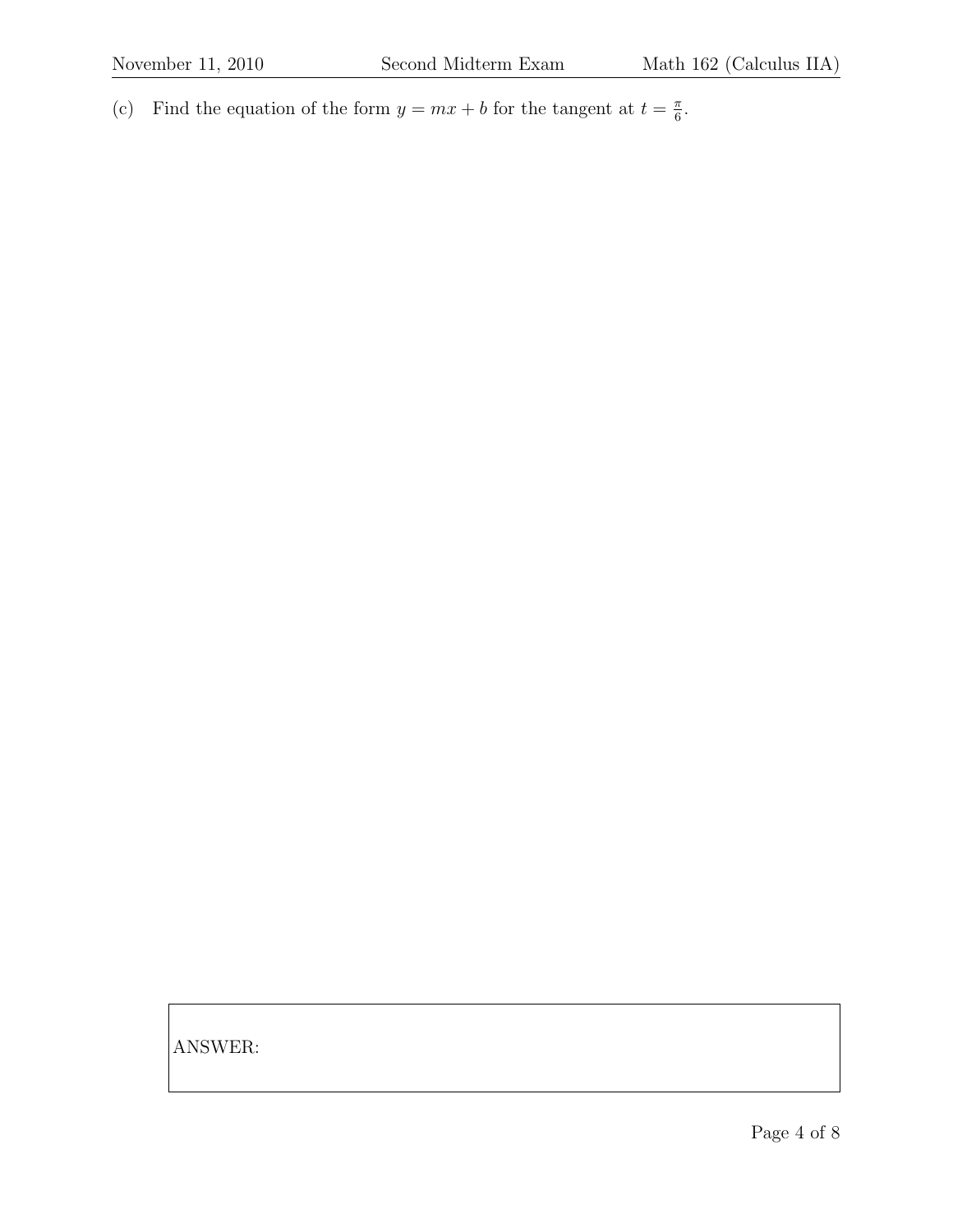Find the arc-length of the parametric curve

$$
x = 3\cos t - \cos 3t, \ y = 3\sin t - \sin 3t, \ 0 \le t \le \pi.
$$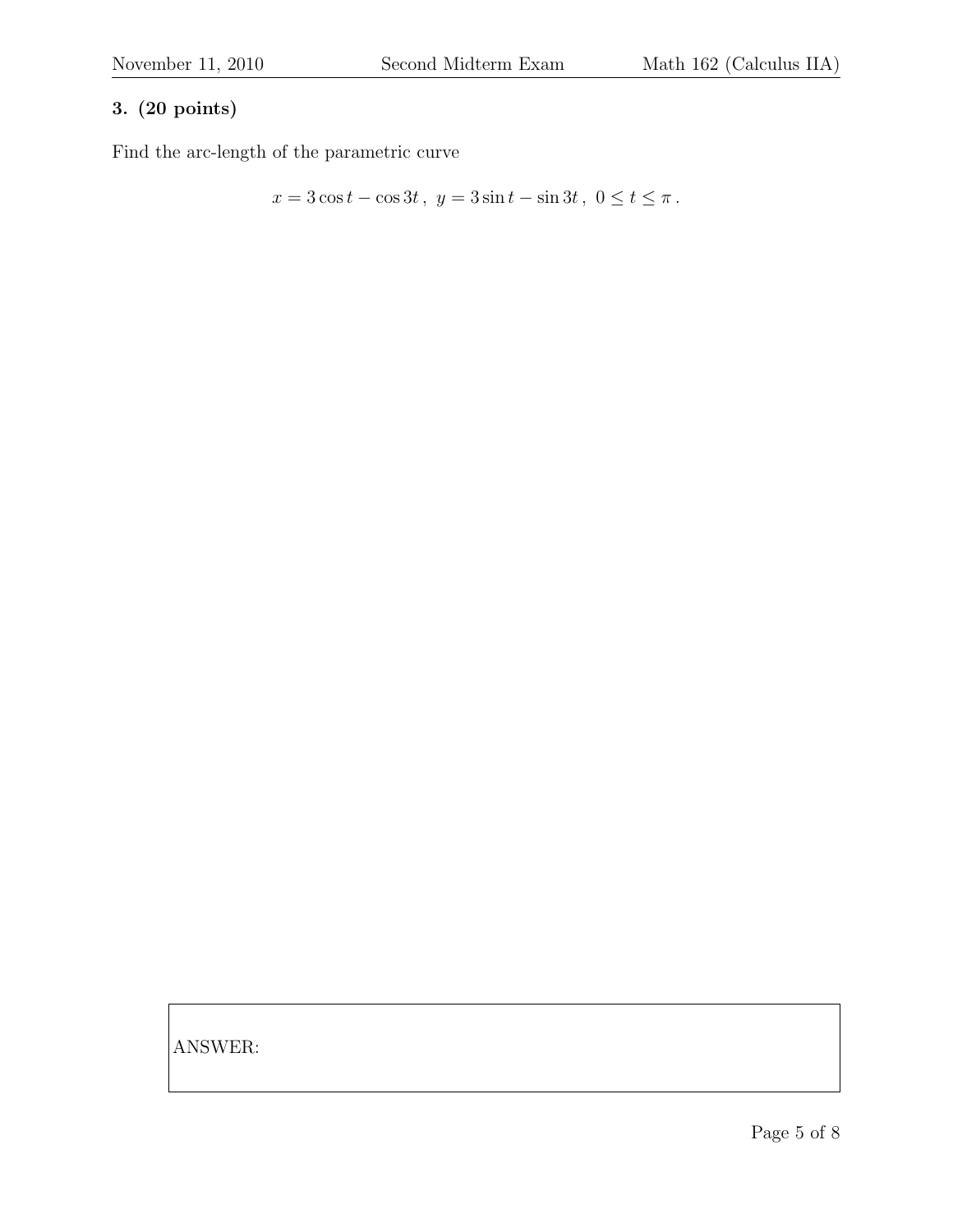(a) Calculate the arc-length of the curve  $r = \cos^2(\theta/2)$ .

ANSWER:

(b) Calculate the area enclosed by the curve  $r^2 = \sin(2\theta)$ .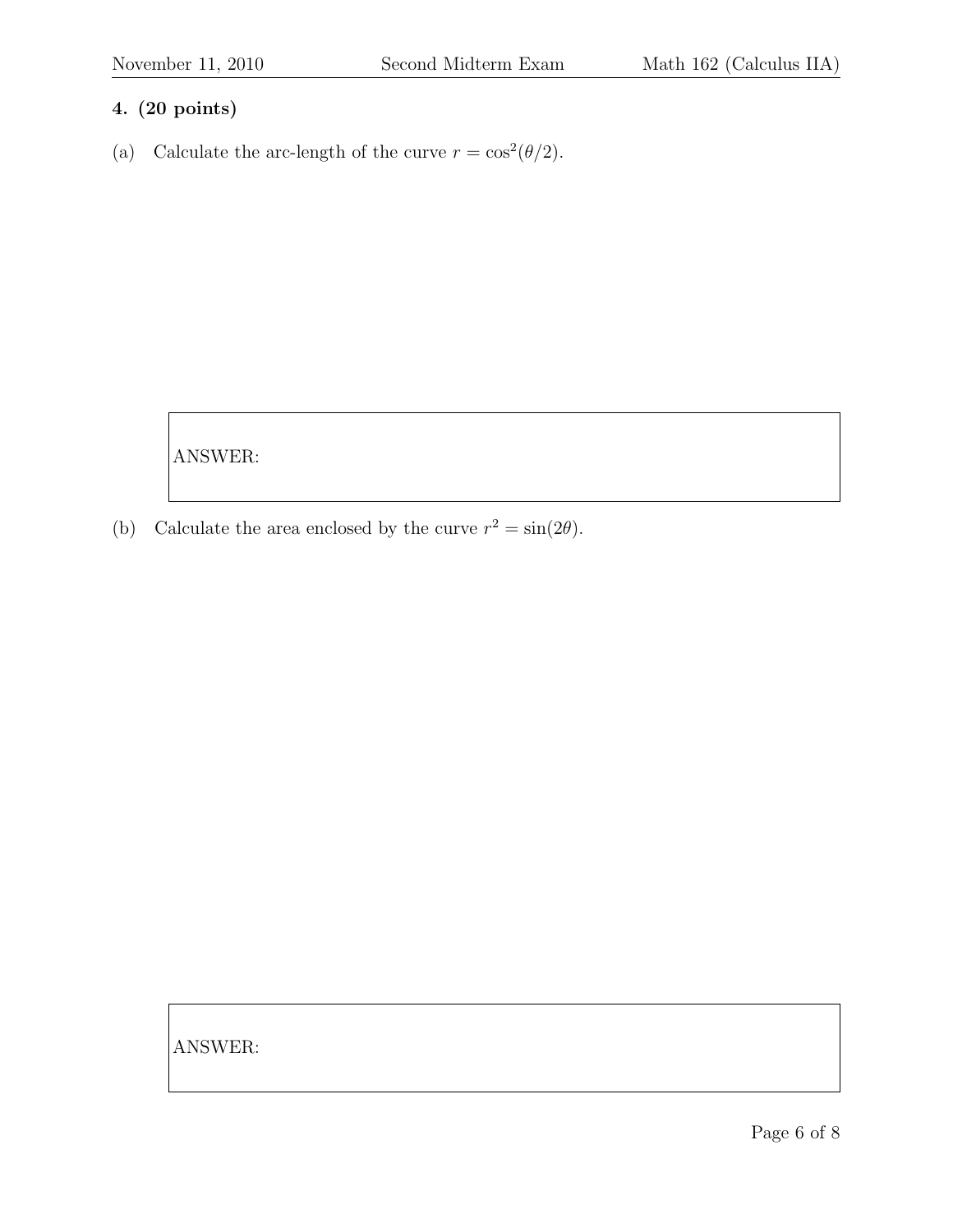(a) (5 points) Does the sequence  $\{a_n : n \geq 1\}$  with  $a_n = 1/2$  $√($  $\overline{n}$  converge? Why or why not?

ANSWER:

(b) (5 points) Use L'Hospital's Rule to show that for  $k > 0$ ,

 $\lim_{x \to \infty} x^k e^{-x} = k \lim_{x \to \infty} x^{k-1} e^{-x}.$